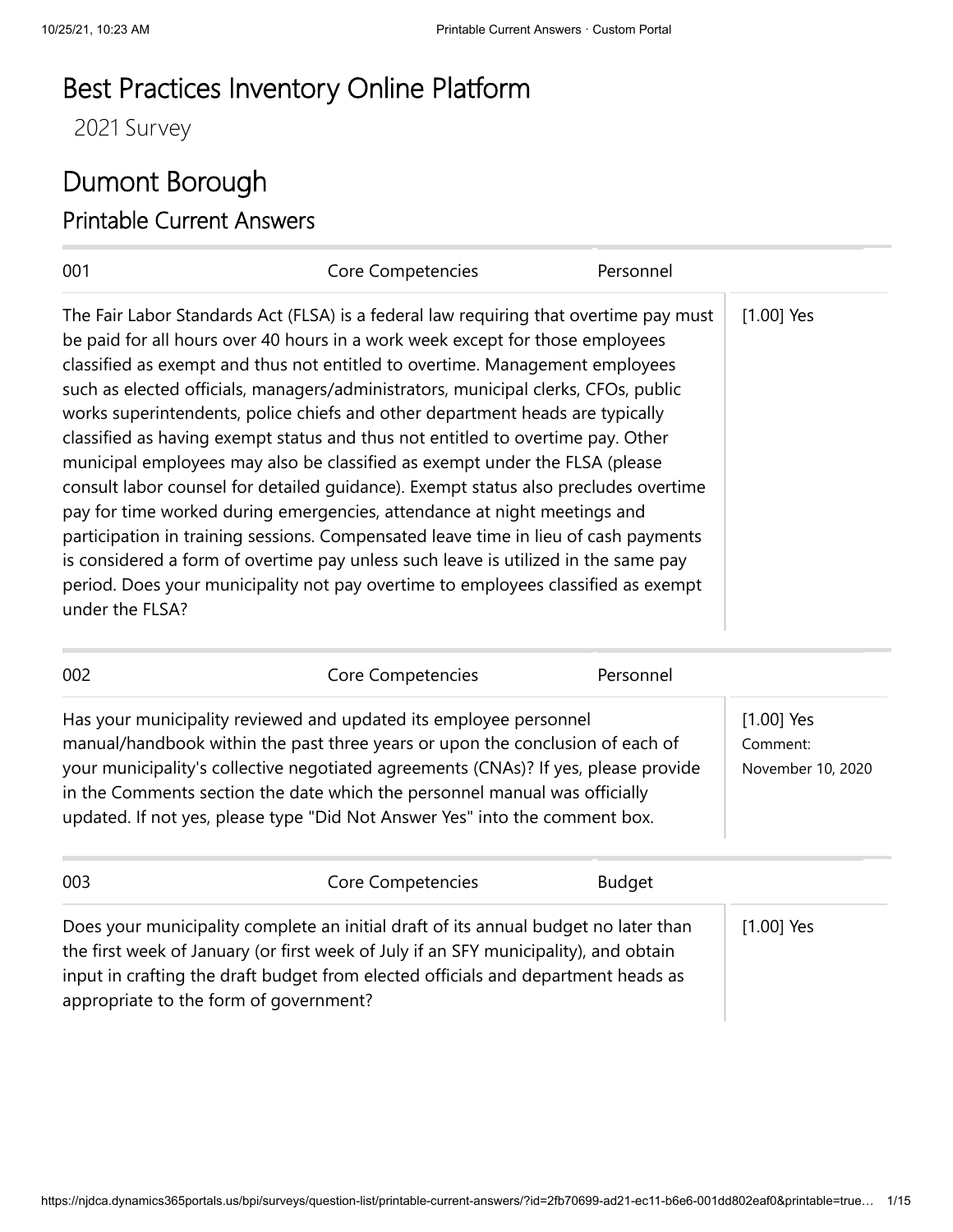| 004                                  | <b>Best Practices</b>                                                                                                                                                                                                                                                                                                                                                                                                                                                                                          | <b>Budget</b>    |              |
|--------------------------------------|----------------------------------------------------------------------------------------------------------------------------------------------------------------------------------------------------------------------------------------------------------------------------------------------------------------------------------------------------------------------------------------------------------------------------------------------------------------------------------------------------------------|------------------|--------------|
| upon retirement.                     | Has your municipality created an accumulated absence liability trust fund pursuant<br>to N.J.A.C. 5:30-15.5? Only answer N/A if your municipality 1) does not offer (for any<br>employee hired after a certain date) payouts upon retirement for accumulated sick<br>leave, and 2) no current employee has a grandfathered right to sick leave payouts                                                                                                                                                         |                  | $[0.50]$ Yes |
| 005                                  | Core Competencies                                                                                                                                                                                                                                                                                                                                                                                                                                                                                              | Capital Projects |              |
| savings?                             | Has your municipality adopted a capital program as defined by N.J.A.C. 5:30-4.2,<br>meaning a moving, multi-year plan and schedule for capital projects (including<br>prospective financing sources) and, when pertinent, first year operating costs and                                                                                                                                                                                                                                                       |                  | $[1.00]$ Yes |
| 006                                  | Core Competencies                                                                                                                                                                                                                                                                                                                                                                                                                                                                                              | Transparency     |              |
| salary ordinances, available online? | Are your municipality's codified and uncodified ordinances, including all current                                                                                                                                                                                                                                                                                                                                                                                                                              |                  | $[1.00]$ Yes |
| 007                                  | <b>Best Practices</b>                                                                                                                                                                                                                                                                                                                                                                                                                                                                                          | Transparency     |              |
|                                      | Does your municipality have an official social media account or accounts and, if so,<br>is there a written policy establishing guidelines on access, use, and permitted<br>content? Answer N/A if your municipality does not have a social media account.                                                                                                                                                                                                                                                      |                  | $[0.50]$ Yes |
| 008                                  | Core Competencies                                                                                                                                                                                                                                                                                                                                                                                                                                                                                              | Procurement      |              |
| amount?                              | Do your municipality's professional services contracts include a "not to exceed"                                                                                                                                                                                                                                                                                                                                                                                                                               |                  | $[0.00]$ No  |
| 009                                  | <b>Best Practices</b>                                                                                                                                                                                                                                                                                                                                                                                                                                                                                          | Procurement      |              |
| municipality's LPCL bid threshold.   | If your municipality contracts with an insurance broker for health insurance, and said<br>contract exceeds the Local Public Contracts Law (LPCL) bid threshold, is your<br>municipality's health insurance broker being procured through a competitive<br>contracting or sealed bid process conducted pursuant to the Local Public Contracts<br>Law? Only answer N/A if your municipality does not contract with an insurance<br>broker for health insurance or, if it does, the contract does not exceed your |                  | [0.50] N/A   |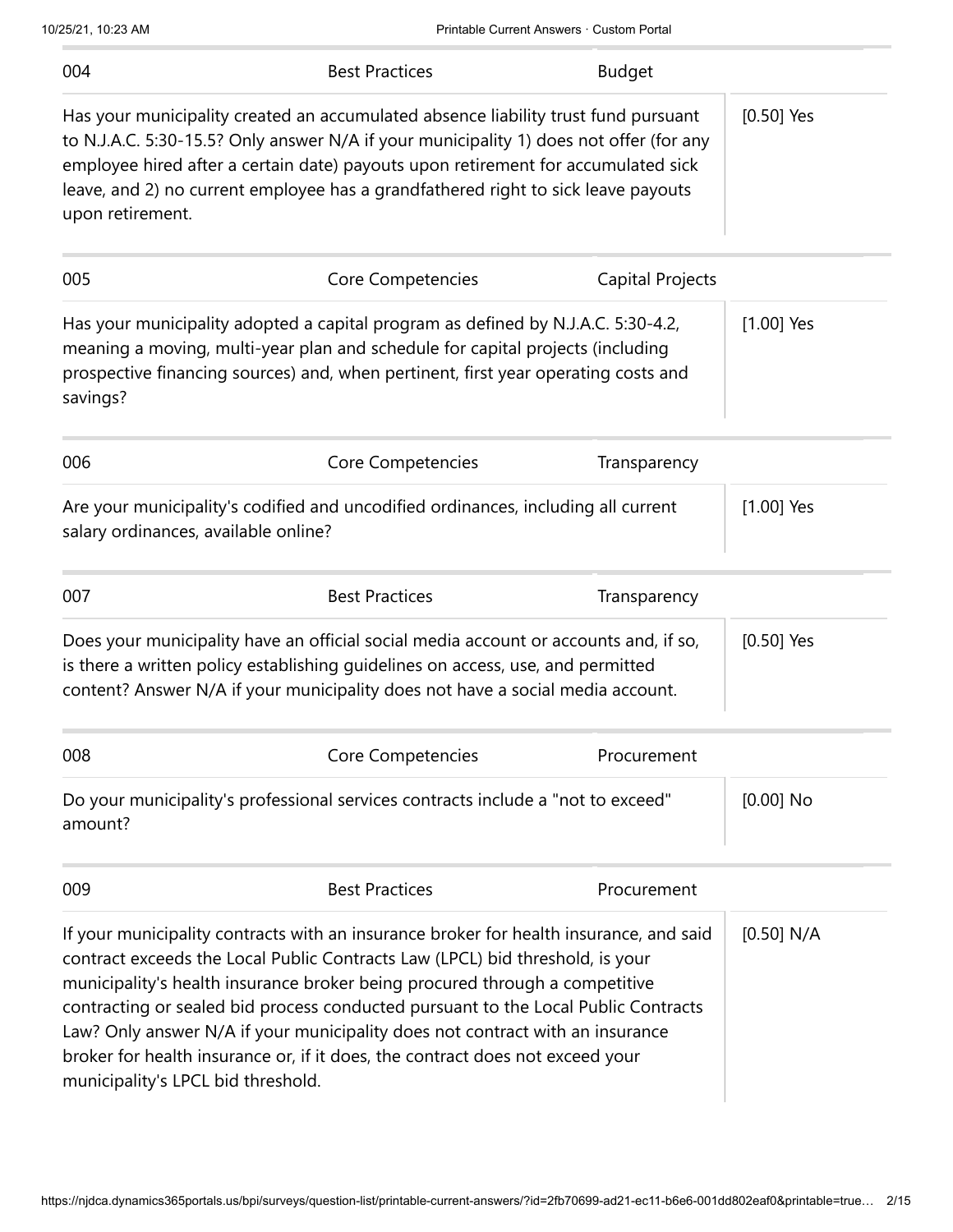| 010                                    | <b>Best Practices</b>                                                                                                                                                                                                                                                                                                                                                                                                                                                                                                                                                                                                                                                                                             | Procurement                     |              |
|----------------------------------------|-------------------------------------------------------------------------------------------------------------------------------------------------------------------------------------------------------------------------------------------------------------------------------------------------------------------------------------------------------------------------------------------------------------------------------------------------------------------------------------------------------------------------------------------------------------------------------------------------------------------------------------------------------------------------------------------------------------------|---------------------------------|--------------|
| insurance broker for health insurance. | Insurance broker fees dependent on the amount of health insurance premiums or<br>fees paid by the municipality are vulnerable to abuse as brokers could face<br>conflicting incentives in seeking lower-cost health insurance alternatives. If your<br>municipality contracts with an insurance broker for health insurance, is the structure<br>for broker payments set at a flat-fee rather than on a commission basis to mitigate<br>the risk of a broker recommending more expensive health insurance coverage to<br>earn higher fees? Only answer N/A if your municipality does not contract with an                                                                                                         |                                 | [0.50] N/A   |
| 011                                    | Core Competencies                                                                                                                                                                                                                                                                                                                                                                                                                                                                                                                                                                                                                                                                                                 | Cybersecurity                   |              |
| cybersecurity incident response plan?  | A cybersecurity incident response plan is a set of instructions to help detect,<br>respond to, and recover from network security incidents. These plans address areas<br>such as cybercrime, data loss, and service outages. Does your municipality have a                                                                                                                                                                                                                                                                                                                                                                                                                                                        |                                 | $[1.00]$ Yes |
| 012                                    | Core Competencies                                                                                                                                                                                                                                                                                                                                                                                                                                                                                                                                                                                                                                                                                                 | Cybersecurity                   |              |
| engineering attacks?                   | Are all municipal employees receiving ongoing cybersecurity training in malware<br>detection, password construction, identifying security incidents and social                                                                                                                                                                                                                                                                                                                                                                                                                                                                                                                                                    |                                 | $[1.00]$ Yes |
| 013                                    | Core Competencies                                                                                                                                                                                                                                                                                                                                                                                                                                                                                                                                                                                                                                                                                                 | <b>Financial Administration</b> |              |
| instrument administrators?             | Pursuant to N.J.S.A. 40A:5-14(d), a local unit's investment policies shall be based on<br>a cash flow analysis prepared by the CFO, with those policies being commensurate<br>with the nature and size of the funds held by the local unit. Has your municipality<br>conducted a cash flow analysis of its deposited and invested funds, and, based on<br>that analysis, does your municipality's cash management plan set policies for your<br>municipality's investments that consider preservation of capital, liquidity, current<br>and historical investment returns, diversification, maturity requirements, costs and<br>fees associated with the investment and, when appropriate, policies of investment |                                 | $[1.00]$ Yes |
| 014                                    | Core Competencies                                                                                                                                                                                                                                                                                                                                                                                                                                                                                                                                                                                                                                                                                                 | <b>Budget</b>                   |              |
|                                        | Is your municipality ensuring that insurance reimbursements are credited back to<br>the budget appropriation line item in the budget in accordance with N.J.S.A 40A:5-<br>32, instead of applied as miscellaneous revenue not anticipated? Compliance with<br>this statutory obligation relieves pressure on current year appropriations. Only<br>answer N/A if your municipality had no insurance reimbursements in 2020 or 2021.                                                                                                                                                                                                                                                                                |                                 | $[1.00]$ Yes |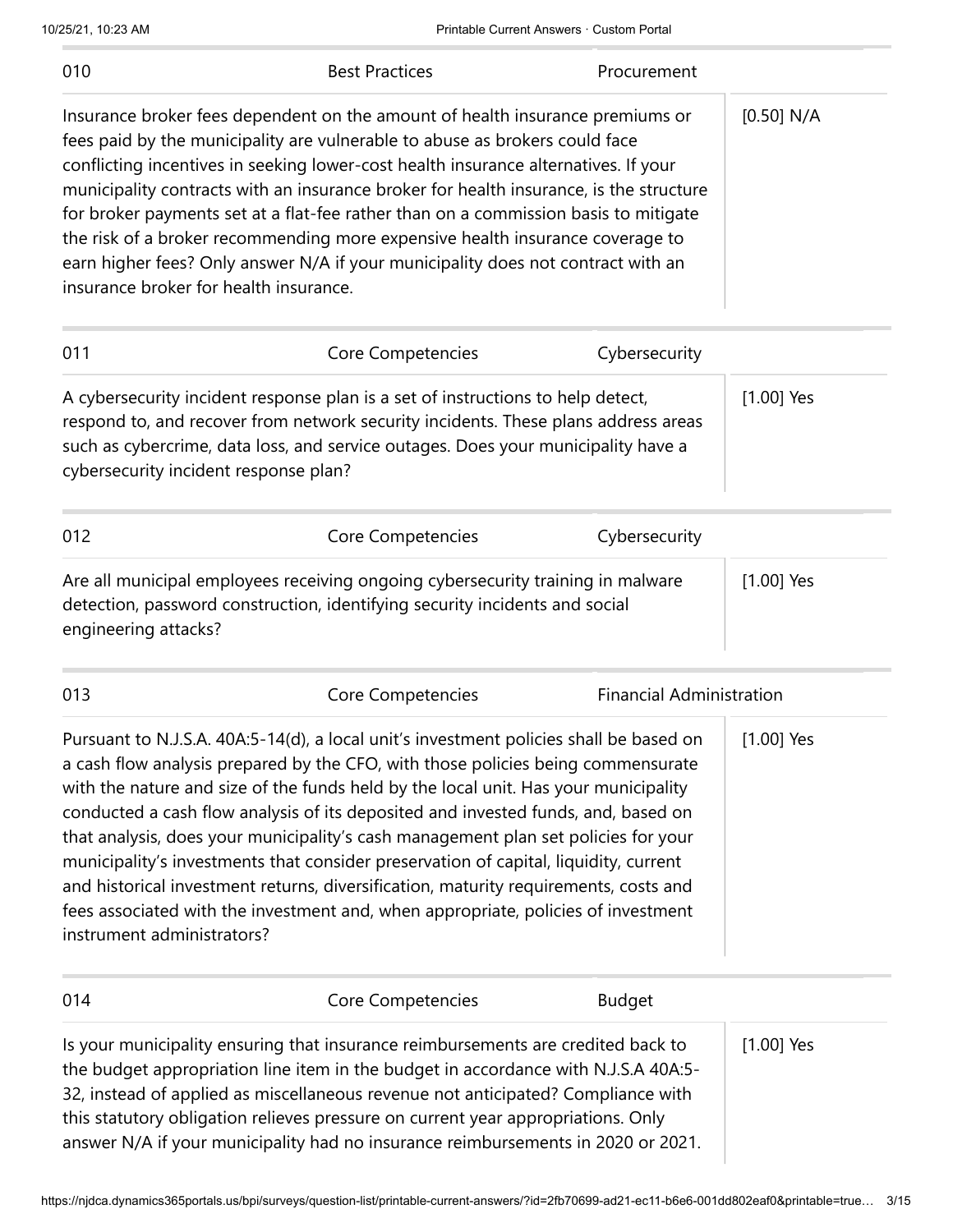| 015                                                                                                                                                              | Core Competencies                                                                                                                                                                                                                                                                                                                                                                                                                                                                                                              | Capital Projects |              |
|------------------------------------------------------------------------------------------------------------------------------------------------------------------|--------------------------------------------------------------------------------------------------------------------------------------------------------------------------------------------------------------------------------------------------------------------------------------------------------------------------------------------------------------------------------------------------------------------------------------------------------------------------------------------------------------------------------|------------------|--------------|
| respective balance sheet accounts?                                                                                                                               | Has your municipality reviewed all completed capital project bond ordinances for<br>remaining balances that can be cancelled by resolution, and revert to their                                                                                                                                                                                                                                                                                                                                                                |                  | $[1.00]$ Yes |
| 016                                                                                                                                                              | <b>Best Practices</b>                                                                                                                                                                                                                                                                                                                                                                                                                                                                                                          | Personnel        |              |
|                                                                                                                                                                  | Has your municipality established by ordinance an anti-nepotism policy that, at<br>minimum, only authorizes the hiring the family members/relatives of municipal<br>officials and employees if the individuals involved would do not work in a direct<br>supervisory relationship, or in job positions in which a conflict of interest could arise.<br>The term "family member/relatives" should be defined to include but not necessarily<br>be limited to spouses, children, siblings, parents, in-laws, and step-relatives. |                  | $[0.50]$ Yes |
| 017                                                                                                                                                              | Core Competencies                                                                                                                                                                                                                                                                                                                                                                                                                                                                                                              | Procurement      |              |
|                                                                                                                                                                  | Has your municipality reviewed with legal counsel and other appropriate officials<br>(e.g. engineer) the boilerplate language in its bid or RFP documents to ensure such<br>language meets legal requirements under the Local Public Contracts Law and pay-<br>to-play, along with other relevant statutes and caselaw?                                                                                                                                                                                                        |                  | $[1.00]$ Yes |
| 018                                                                                                                                                              | Core Competencies                                                                                                                                                                                                                                                                                                                                                                                                                                                                                                              | Transparency     |              |
| commissions?                                                                                                                                                     | Does your municipality maintain an up-to-date municipal website containing at<br>minimum the following: past three years adopted budgets; the current year<br>proposed budget (including the full adopted budget for the current year when<br>approved by the governing body); most recent annual financial statement and<br>audits; notification(s) for solicitation of bids and RFPs; and meeting dates, minutes<br>and agendas for the governing body, planning board, board of adjustment and all                          |                  | $[1.00]$ Yes |
| 019                                                                                                                                                              | Core Competencies                                                                                                                                                                                                                                                                                                                                                                                                                                                                                                              | Transparency     |              |
| negotiated with public employee representatives. This includes, but is not limited to,<br>collective bargaining agreements, memoranda of understanding, contract | N.J.S.A. 34:13A-8.2 requires public employers, including municipalities, to file with<br>the Public Employment Relations Commission (PERC) a copy of all contracts                                                                                                                                                                                                                                                                                                                                                             |                  | $[1.00]$ Yes |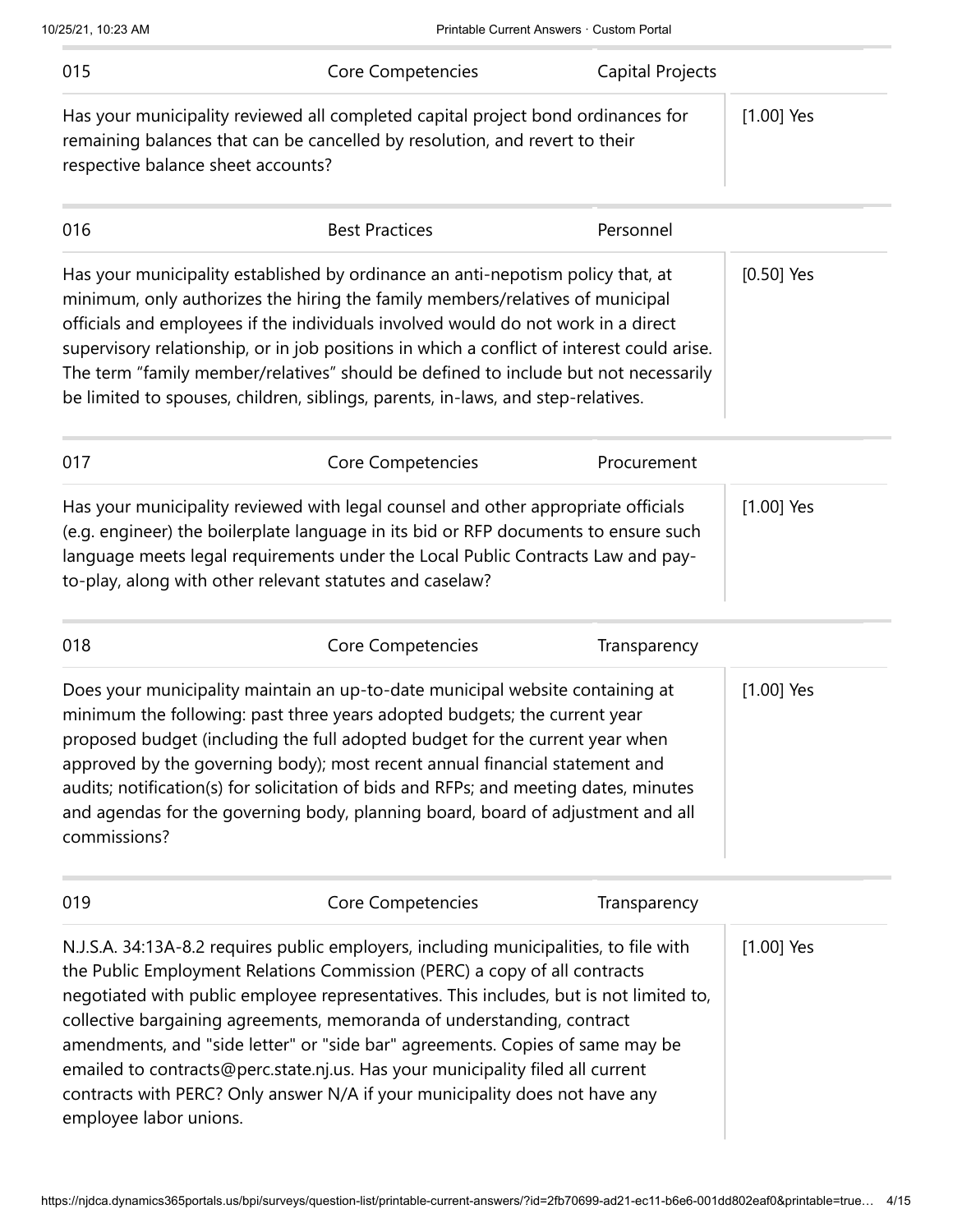| 020                                                                                                                                                                                                                                                                                                                                                                                                                                                                                                                                                                                                                                                                                                                                                                                                                                                                                                                                                                                                                                                                                                                                                                                                                                                                                                                                                  | Core Competencies | Cybersecurity          |              |
|------------------------------------------------------------------------------------------------------------------------------------------------------------------------------------------------------------------------------------------------------------------------------------------------------------------------------------------------------------------------------------------------------------------------------------------------------------------------------------------------------------------------------------------------------------------------------------------------------------------------------------------------------------------------------------------------------------------------------------------------------------------------------------------------------------------------------------------------------------------------------------------------------------------------------------------------------------------------------------------------------------------------------------------------------------------------------------------------------------------------------------------------------------------------------------------------------------------------------------------------------------------------------------------------------------------------------------------------------|-------------------|------------------------|--------------|
| Does your municipality perform off-network daily incremental backups with weekly<br>full backups of all data?                                                                                                                                                                                                                                                                                                                                                                                                                                                                                                                                                                                                                                                                                                                                                                                                                                                                                                                                                                                                                                                                                                                                                                                                                                        |                   |                        | $[1.00]$ Yes |
| 021                                                                                                                                                                                                                                                                                                                                                                                                                                                                                                                                                                                                                                                                                                                                                                                                                                                                                                                                                                                                                                                                                                                                                                                                                                                                                                                                                  | Core Competencies | <b>Shared Services</b> |              |
| N.J.A.C. 5:30-3.8(d)(20) requires each municipal user-friendly budget to include a<br>listing of each shared service provided or received, what entity or entities are<br>providing or receiving the service, the beginning and end date of the agreement as<br>applicable, and the amount either received or paid for the service. Does your<br>municipality list on its user-friendly budget each shared services agreement it is a<br>party to, along with the other information required by the above-referenced<br>regulation?                                                                                                                                                                                                                                                                                                                                                                                                                                                                                                                                                                                                                                                                                                                                                                                                                  |                   |                        | $[1.00]$ Yes |
| 022                                                                                                                                                                                                                                                                                                                                                                                                                                                                                                                                                                                                                                                                                                                                                                                                                                                                                                                                                                                                                                                                                                                                                                                                                                                                                                                                                  | Core Competencies | <b>Fire Districts</b>  |              |
| If a Board of Fire Commissioners establishes annual compensation for its fire district<br>commissioners, N.J.S.A. 40A:14-88 requires the municipal governing body to review<br>and approve such compensation before the fire district can submit its annual<br>budget to the voters, or, in the case of fire districts whose Board of Fire<br>Commissioners elections coincides with the November General election, before the<br>district can adopt its annual budget. The fire district shall submit to the municipal<br>governing body for approval the amount of compensation fixed by the Board<br>regardless of whether the amount of compensation is being modified. Oughton v.<br>Board of Fire Comrs., etc., 178 N.J. Super. 565, 570-571 (App. Div. 1981). If any<br>members of the Board of Fire Commissioners in one or more of your municipality's<br>fire districts are authorized by the Board to receive compensation, does your<br>municipality 1) require its fire district(s) to submit such compensation for review on<br>an annual basis; 2) ensure that each Board has adopted a resolution or resolutions<br>fixing the amount of compensation requested for governing body approval; and 3)<br>adopt a resolution approving, disapproving, or modifying the compensation amount<br>fixed by the Board of Fire Commissioners? |                   |                        | [1.00] N/A   |
| 023                                                                                                                                                                                                                                                                                                                                                                                                                                                                                                                                                                                                                                                                                                                                                                                                                                                                                                                                                                                                                                                                                                                                                                                                                                                                                                                                                  | Core Competencies | <b>Shared Services</b> |              |
| N.J.S.A. 40A:65-4(b) requires a copy of each shared services agreement to be filed<br>with the Division of Local Government Services. Has your municipality filed with the<br>Division the most current copy of each shared services agreement under which the<br>municipality provides one or more services to another local unit as defined by<br>N.J.S.A. 40A:65-3 of the Uniform Shared Services and Consolidation Act? Only<br>answer N/A if your municipality does not provide a shared service to another local<br>unit.                                                                                                                                                                                                                                                                                                                                                                                                                                                                                                                                                                                                                                                                                                                                                                                                                      |                   |                        | $[1.00]$ Yes |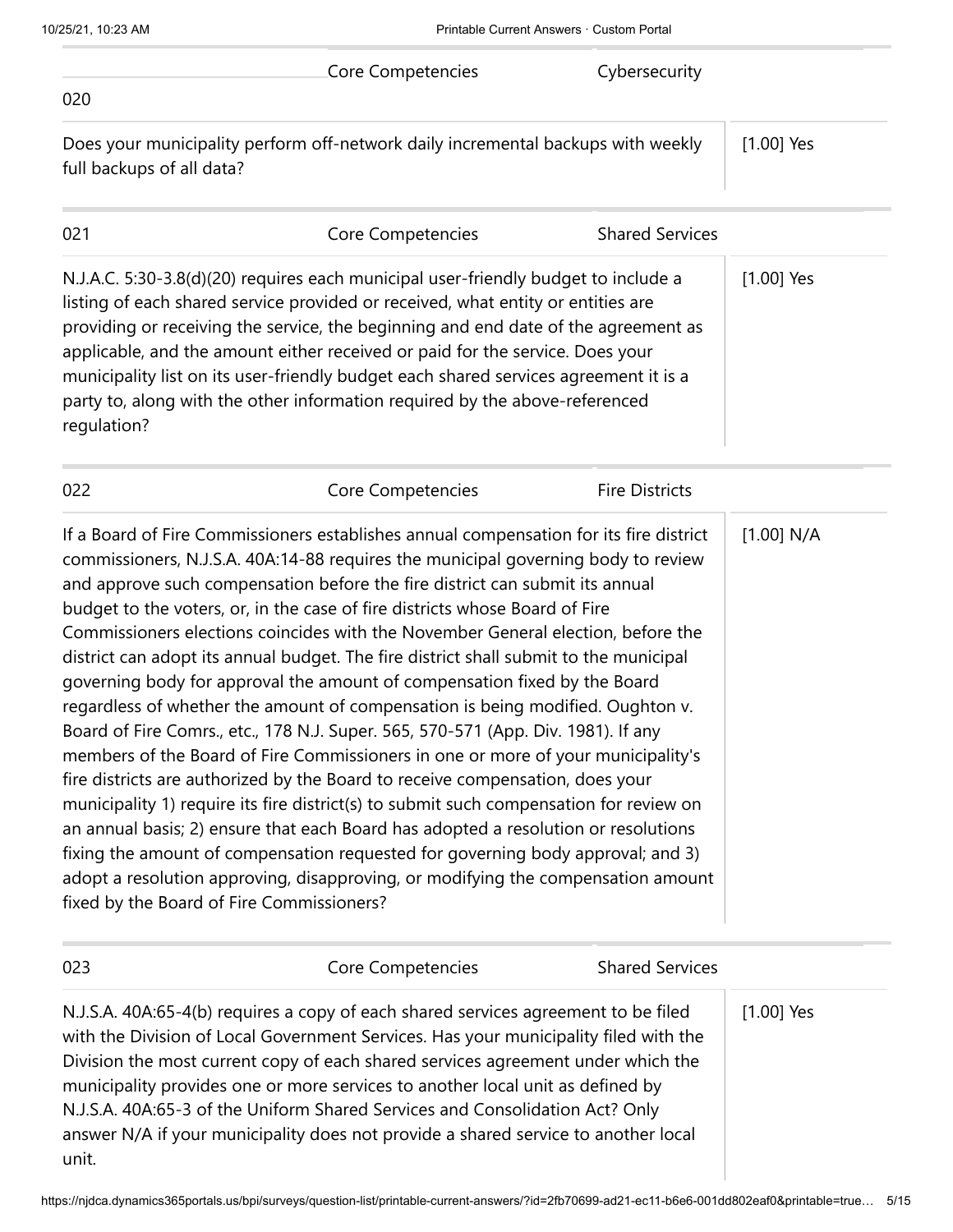024

Core Competencies Financial Administration

 $[0.00]$  No

Audit findings address areas needing improvement and ignoring these findings devalues the process. Municipalities should correct noted deficiencies. Have the audit findings in your municipality's 2018 audit been identified in a corrective action plan and not been repeated in the 2019 audit? If the answer is no, please list the repeat findings, along with the date the corrective action plan was submitted to DLGS, under Comments. Only answer "N/A" if there were no audit findings in the 2019 audit. If you did not answer no, please type "Did Not Answer No" into the Comment Box.

| [U.UU]<br>י          |
|----------------------|
| Comment: 1. The      |
| encumbrance          |
| system be enhanced   |
| to ensure that       |
| materials be         |
| ordered only after a |
| purchase order has   |
| been executed. 2.    |
| The Recreation       |
| Department           |
| implement            |
| procedures to        |
| ensure that the      |
| department           |
| revenues are in      |
| agreement with the   |
| finance office       |
| records. 3. Only one |
| purchase order be    |
| created and utilized |
| for construction     |
| contract and         |
| subsequent           |
| payments to the      |
| vendor.              |
| Furthermore,         |
| contracts be         |
| encumbered when      |
| awarded by the       |
| Governing Body. 4.   |
| The General Capital  |
| Improvement          |
|                      |

| 025                                                                                                                          | <b>Best Practices</b> | Transparency |              |
|------------------------------------------------------------------------------------------------------------------------------|-----------------------|--------------|--------------|
| Does your municipality feature a link on its website to the Division of Taxation's<br>Property Tax Relief Program webpage at |                       |              | $[0.50]$ Yes |
| https://www.state.nj.us/treasury/taxation/relief.shtml?                                                                      |                       |              |              |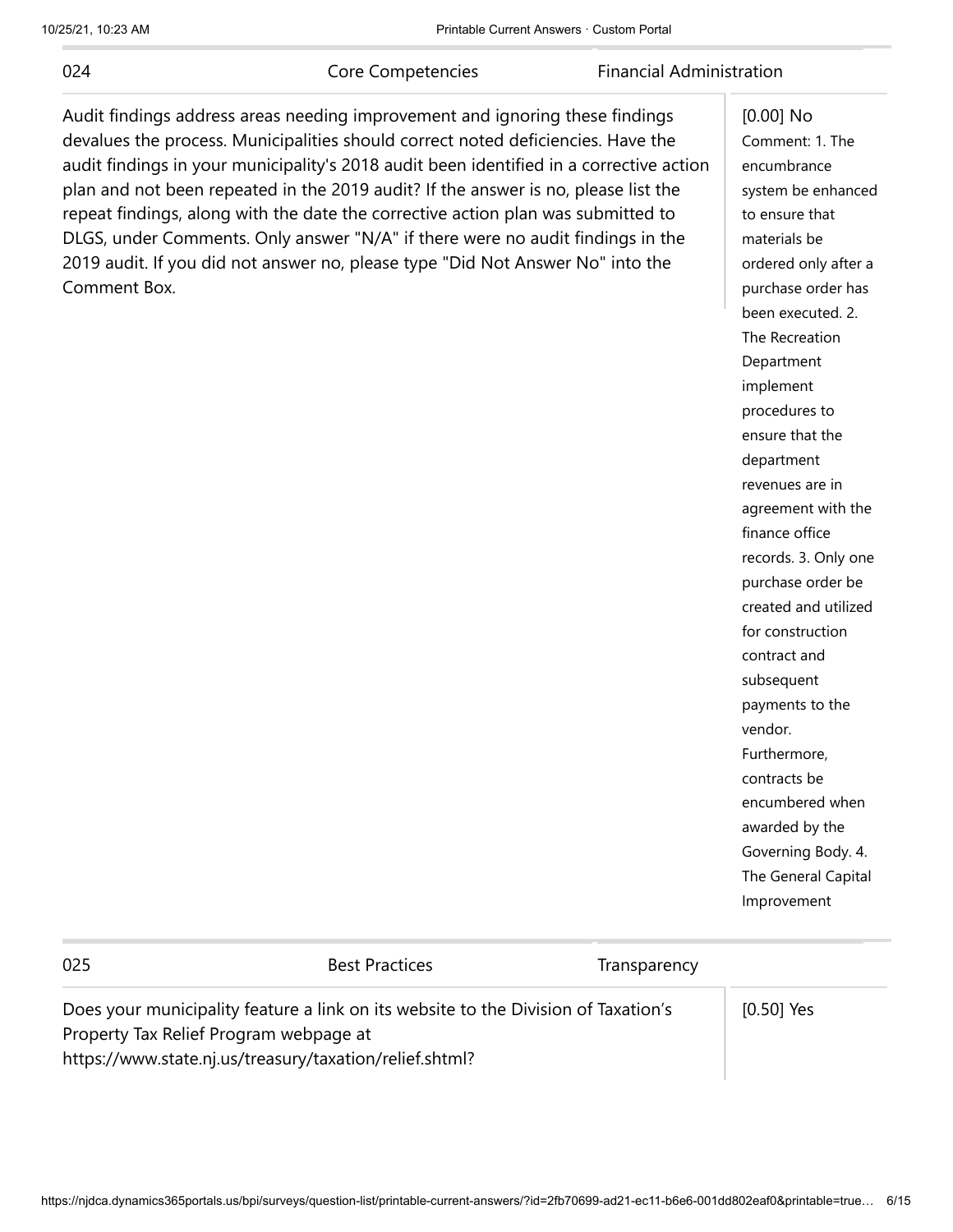| 026                                     | <b>Best Practices</b>                                                                                                                                                                                                                                                                                                                                                                                                                         | <b>Fire Districts</b>  |                             |
|-----------------------------------------|-----------------------------------------------------------------------------------------------------------------------------------------------------------------------------------------------------------------------------------------------------------------------------------------------------------------------------------------------------------------------------------------------------------------------------------------------|------------------------|-----------------------------|
|                                         | Local Finance Notice 2017-23 describes the avenues through which a municipality<br>can consolidate multiple fire districts into a single fire district. Does your<br>municipality have a single fire district or, if your municipality has multiple fire<br>districts, is it reviewing the feasibility of consolidating its multiple districts into a<br>single district? Only answer N/A if your municipality does not have a fire district. |                        | [0.50] N/A                  |
| 027                                     | <b>Best Practices</b>                                                                                                                                                                                                                                                                                                                                                                                                                         | Environment            |                             |
| being installed, on municipal property? | Have public electric vehicle charging stations been installed, or are they currently                                                                                                                                                                                                                                                                                                                                                          |                        | $[0.00]$ No                 |
| 028a                                    | <b>Unscored Survey</b>                                                                                                                                                                                                                                                                                                                                                                                                                        | <b>Shared Services</b> |                             |
| Officer                                 | Does your municipality currently provide the following position to another<br>municipality pursuant to a shared services agreement? If Yes, list under Comments<br>each municipality this applies. If no, insert N/A into Comments. (a) Chief Financial                                                                                                                                                                                       |                        | $[0.00]$ No<br>Comment: N/A |
| 028b                                    | <b>Unscored Survey</b>                                                                                                                                                                                                                                                                                                                                                                                                                        | <b>Shared Services</b> |                             |
|                                         | Does your municipality currently provide the following position to another<br>municipality pursuant to a shared services agreement? If Yes, list under Comments<br>each municipality this applies. If no, insert N/A into Comments. (b) Tax Collector                                                                                                                                                                                         |                        | $[0.00]$ No<br>Comment: N/A |
| 028c                                    | <b>Unscored Survey</b>                                                                                                                                                                                                                                                                                                                                                                                                                        | <b>Shared Services</b> |                             |
|                                         | Does your municipality currently provide the following position to another<br>municipality pursuant to a shared services agreement? If Yes, list under Comments<br>each municipality this applies. If no, insert N/A into Comments. (c) Tax Assessor                                                                                                                                                                                          |                        | $[0.00]$ No<br>Comment: N/A |
| 028d                                    | <b>Unscored Survey</b>                                                                                                                                                                                                                                                                                                                                                                                                                        | <b>Shared Services</b> |                             |
|                                         | Does your municipality currently provide the following position to another<br>municipality pursuant to a shared services agreement? If Yes, list under Comments<br>each municipality this applies. If no, insert N/A into Comments. (d) Municipal Clerk                                                                                                                                                                                       |                        | $[0.00]$ No<br>Comment: N/A |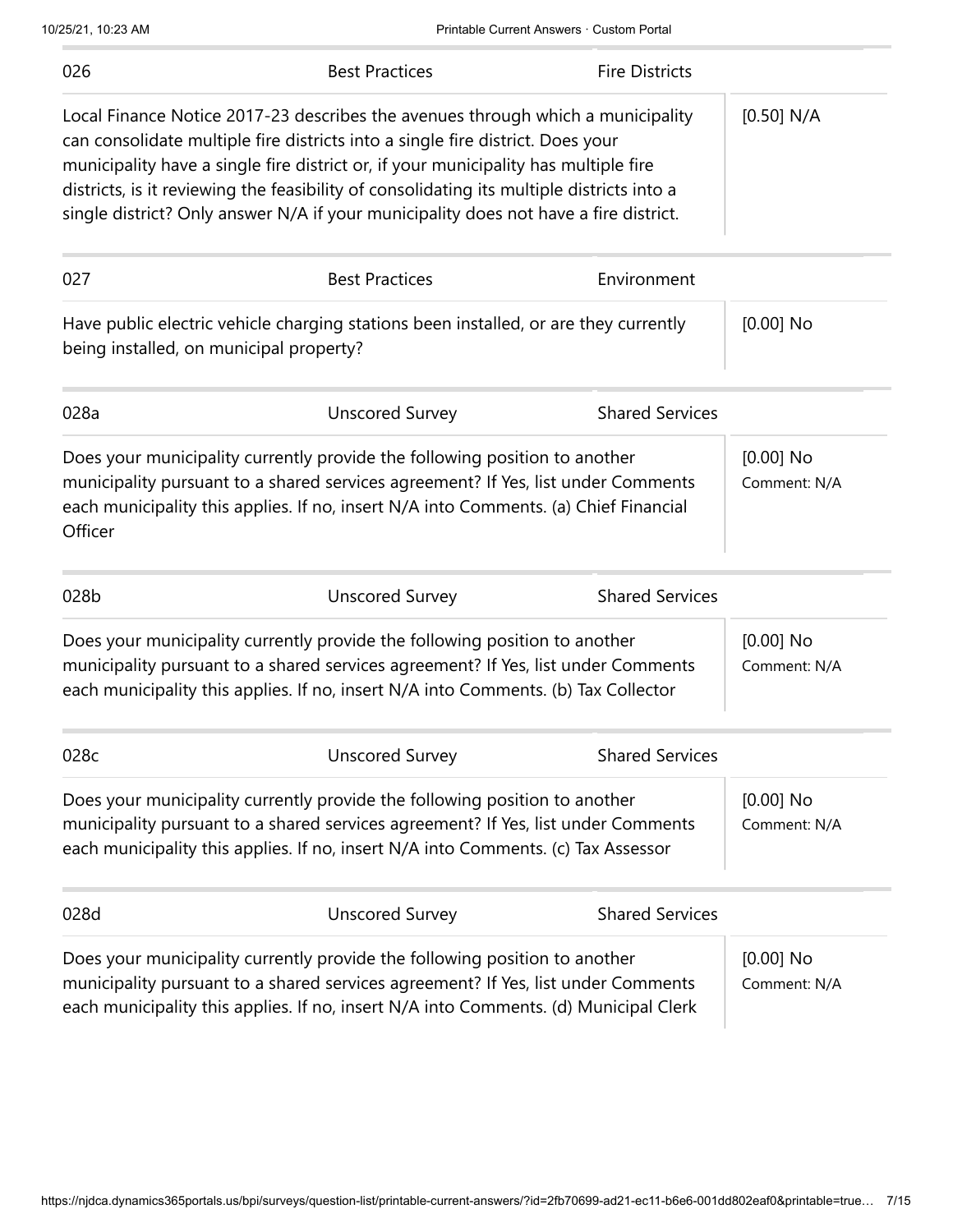| 028e                                                                             | <b>Unscored Survey</b>                                                                                                                                                                                                                                   | <b>Shared Services</b> |                             |
|----------------------------------------------------------------------------------|----------------------------------------------------------------------------------------------------------------------------------------------------------------------------------------------------------------------------------------------------------|------------------------|-----------------------------|
| Treasurer                                                                        | Does your municipality currently provide the following position to another<br>municipality pursuant to a shared services agreement? If Yes, list under Comments<br>each municipality this applies. If no, insert N/A into Comments. (e) Municipal        |                        | $[0.00]$ No<br>Comment: N/A |
| 028f                                                                             | <b>Unscored Survey</b>                                                                                                                                                                                                                                   | <b>Shared Services</b> |                             |
| <b>Purchasing Agent</b>                                                          | Does your municipality currently provide the following position to another<br>municipality pursuant to a shared services agreement? If Yes, list under Comments<br>each municipality this applies. If no, insert N/A into Comments. (f) Qualified        |                        | $[0.00]$ No<br>Comment: N/A |
| 028g                                                                             | <b>Unscored Survey</b>                                                                                                                                                                                                                                   | <b>Shared Services</b> |                             |
| Works Manager                                                                    | Does your municipality currently provide the following position to another<br>municipality pursuant to a shared services agreement? If Yes, list under Comments<br>each municipality this applies. If no, insert N/A into Comments. (g) Certified Public |                        | $[0.00]$ No<br>Comment: N/A |
| 028h                                                                             | <b>Unscored Survey</b>                                                                                                                                                                                                                                   | <b>Shared Services</b> |                             |
| Superintendent                                                                   | Does your municipality currently provide the following position to another<br>municipality pursuant to a shared services agreement? If Yes, list under Comments<br>each municipality this applies. If no, insert N/A into Comments. (h) Public Works     |                        | $[0.00]$ No<br>Comment: N/A |
| 029                                                                              | <b>Unscored Survey</b>                                                                                                                                                                                                                                   | <b>Shared Services</b> |                             |
| If the answer to at least one part of Question 28 is yes, did one or more of the |                                                                                                                                                                                                                                                          |                        |                             |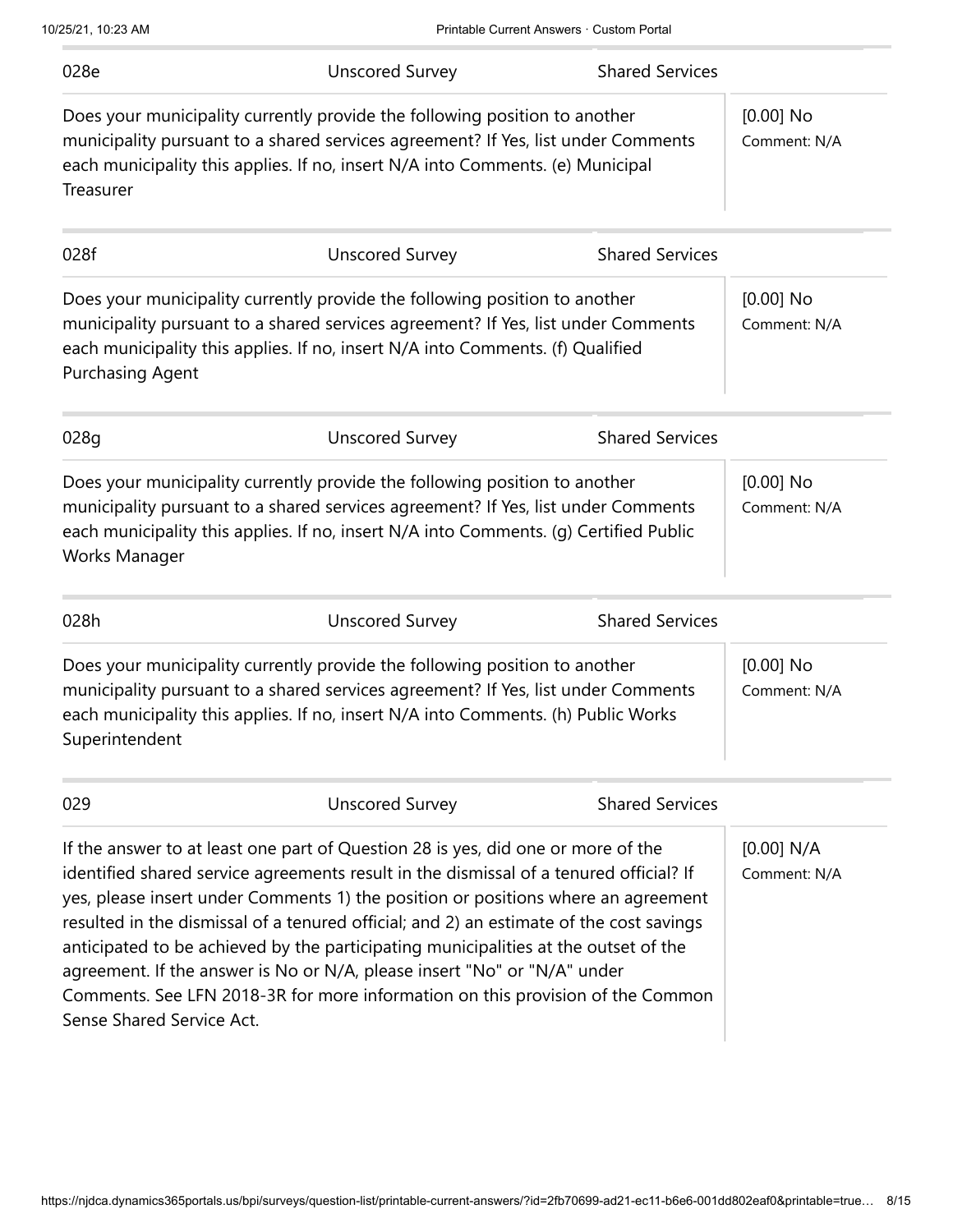| 030                             | <b>Unscored Survey</b>                                                                                                                                                                                                                                                                                                                                                                                                                                                                                                                                                                    | Environment                     |                                        |
|---------------------------------|-------------------------------------------------------------------------------------------------------------------------------------------------------------------------------------------------------------------------------------------------------------------------------------------------------------------------------------------------------------------------------------------------------------------------------------------------------------------------------------------------------------------------------------------------------------------------------------------|---------------------------------|----------------------------------------|
| year appropriations.            | How much did your municipality spend on operational costs associated with<br>managing and treating stormwater runoff in the prior fiscal year, and how much did<br>your municipality appropriate toward same for the current fiscal year? Examples of<br>such costs include street cleaning, conveyance system clean-out, routine<br>maintenance of storm drains and outfall pipes, and stormwater runoff-related<br>educational programs. Also list under Comments the FCOA codes your municipality<br>is using to classify these stormwater-related prior year expenditures and current |                                 | Comment:<br>\$71,410.00 FCOA<br>26-290 |
| 031                             | <b>Unscored Survey</b>                                                                                                                                                                                                                                                                                                                                                                                                                                                                                                                                                                    | <b>Financial Administration</b> |                                        |
| professional services contract? | Does your municipality currently retain a chief financial officer through a                                                                                                                                                                                                                                                                                                                                                                                                                                                                                                               |                                 | $[0.00]$ No                            |
| 032a                            | <b>Unscored Survey</b>                                                                                                                                                                                                                                                                                                                                                                                                                                                                                                                                                                    | American Rescue Plan Act        |                                        |
|                                 | Has your municipality allocated and/or currently plan to allocate ARP Local Fiscal<br>Recovery Fund (LFRF) dollars for the following eligible use? (a) Public Health (EC 1)                                                                                                                                                                                                                                                                                                                                                                                                               |                                 | $[0.00]$ No                            |
| 032b                            | <b>Unscored Survey</b>                                                                                                                                                                                                                                                                                                                                                                                                                                                                                                                                                                    | American Rescue Plan Act        |                                        |
| Impacts (EC 2)                  | Has your municipality allocated and/or currently plan to allocate ARP Local Fiscal<br>Recovery Fund (LFRF) dollars for the following eligible use? (b) Negative Econ.                                                                                                                                                                                                                                                                                                                                                                                                                     |                                 | $[0.00]$ No                            |
| 032c                            | <b>Unscored Survey</b>                                                                                                                                                                                                                                                                                                                                                                                                                                                                                                                                                                    | American Rescue Plan Act        |                                        |
|                                 | Has your municipality allocated and/or currently plan to allocate ARP Local Fiscal<br>Recovery Fund (LFRF) dollars for the following eligible use? (c) Services to<br>Disproportionately Impacted Communities (EC 3)                                                                                                                                                                                                                                                                                                                                                                      |                                 | $[0.00]$ No                            |
| 032d                            | <b>Unscored Survey</b>                                                                                                                                                                                                                                                                                                                                                                                                                                                                                                                                                                    | American Rescue Plan Act        |                                        |
|                                 | Has your municipality allocated and/or currently plan to allocate ARP Local Fiscal<br>Recovery Fund (LFRF) dollars for the following eligible use? (d) Premium Pay (EC 4)                                                                                                                                                                                                                                                                                                                                                                                                                 |                                 | $[0.00]$ No                            |
| 032e                            | <b>Unscored Survey</b>                                                                                                                                                                                                                                                                                                                                                                                                                                                                                                                                                                    | American Rescue Plan Act        |                                        |
|                                 | Has your municipality allocated and/or currently plan to allocate ARP Local Fiscal<br>Recovery Fund (LFRF) dollars for the following eligible use? (e)<br>Water/Sewer/Broadband Infrastructure (EC5)                                                                                                                                                                                                                                                                                                                                                                                      |                                 | $[0.00]$ Yes                           |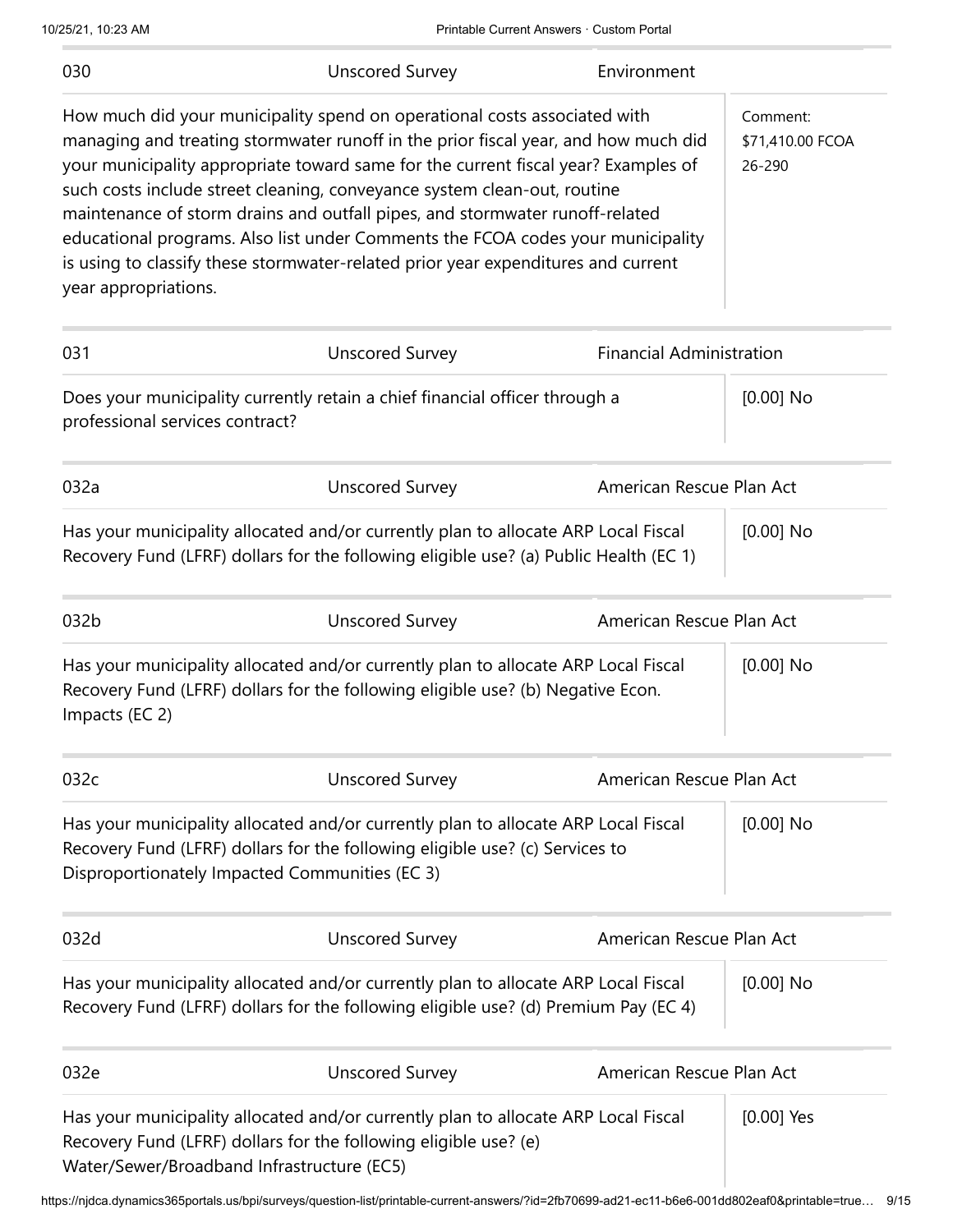| 032f   | <b>Unscored Survey</b>                                                                                                                                                                                                                                                                                      | American Rescue Plan Act        |                                                                                                                                                         |
|--------|-------------------------------------------------------------------------------------------------------------------------------------------------------------------------------------------------------------------------------------------------------------------------------------------------------------|---------------------------------|---------------------------------------------------------------------------------------------------------------------------------------------------------|
| (EC 6) | Has your municipality allocated and/or currently plan to allocate ARP Local Fiscal<br>Recovery Fund (LFRF) dollars for the following eligible use? (f) Revenue Replacement                                                                                                                                  |                                 | $[0.00]$ Yes                                                                                                                                            |
| 032g   | <b>Unscored Survey</b>                                                                                                                                                                                                                                                                                      | American Rescue Plan Act        |                                                                                                                                                         |
|        | Is your municipality currently undecided on how to allocate ARP Local Fiscal<br>Recovery Fund (LFRF) dollars for the previously referenced expenditure categories?<br>Please answer Yes if none of the previous subparts were Yes, otherwise answer No                                                      |                                 | $[0.00]$ No                                                                                                                                             |
| 032h   | <b>Unscored Survey</b>                                                                                                                                                                                                                                                                                      | American Rescue Plan Act        |                                                                                                                                                         |
|        | Did your municipality decline ARP Local Fiscal Recovery Fund (LFRF) dollars instead?<br>Please answer Yes if none of the previous subparts were Yes, otherwise answer No                                                                                                                                    |                                 | $[0.00]$ No                                                                                                                                             |
| 033    | <b>Unscored Survey</b>                                                                                                                                                                                                                                                                                      | American Rescue Plan Act        |                                                                                                                                                         |
|        | What portion of the first tranche of ARP LFRF dollars will your municipality obligate<br>toward eligible uses by December 31, 2021?                                                                                                                                                                         |                                 | $[0.00]$ Less than<br>50%                                                                                                                               |
| 034    | <b>Unscored Survey</b>                                                                                                                                                                                                                                                                                      | American Rescue Plan Act        |                                                                                                                                                         |
|        | What portion of the first tranche of ARP LFRF dollars will your municipality obligate<br>toward eligible uses by December 31, 2022?                                                                                                                                                                         |                                 | $[0.00]$ Equal to or<br>Greater than 50%                                                                                                                |
| 035    | <b>Unscored Survey</b>                                                                                                                                                                                                                                                                                      | <b>Financial Administration</b> |                                                                                                                                                         |
|        | Does your municipality pay one or more of its vendors or contractors via an<br>automated clearing house (ACH) transfer and/or a procurement card? Please select<br>one or more of the options provided, as applicable. This question excludes debt<br>service, pension bills, and employee health benefits. |                                 | $[0.00]$ ACH<br>Comment: The only<br>vendor who receives<br>an ACH payment is<br>our local board of<br>education for its<br>share of property<br>taxes. |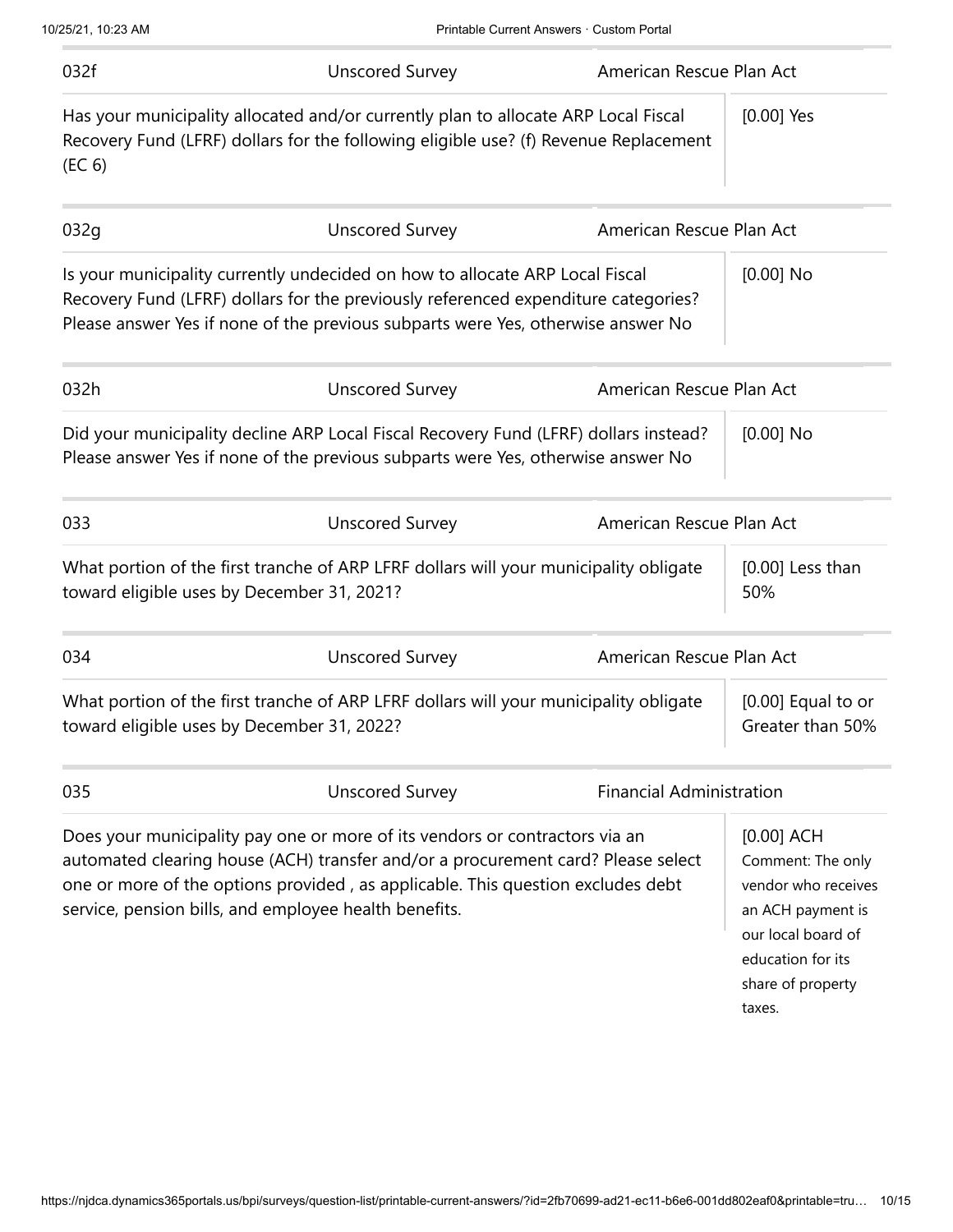10/25/21, 10:23 AM Printable Current Answers · Custom Portal

| 036a                                                                                                                                                                                                                                                                                                                                                                                                                                                                                                                                                                                                                                                                                                                                                   | <b>Unscored Survey</b>                                                                                                                                                                                                                                                                                                                                                                                                                                                                                                                                                                                                                                                                                                                                | Procurement |                             |
|--------------------------------------------------------------------------------------------------------------------------------------------------------------------------------------------------------------------------------------------------------------------------------------------------------------------------------------------------------------------------------------------------------------------------------------------------------------------------------------------------------------------------------------------------------------------------------------------------------------------------------------------------------------------------------------------------------------------------------------------------------|-------------------------------------------------------------------------------------------------------------------------------------------------------------------------------------------------------------------------------------------------------------------------------------------------------------------------------------------------------------------------------------------------------------------------------------------------------------------------------------------------------------------------------------------------------------------------------------------------------------------------------------------------------------------------------------------------------------------------------------------------------|-------------|-----------------------------|
| N.J.S.A. 40A:11-41 et seq. authorizes municipalities to establish one or more<br>specified set-aside programs for public procurement. A set-aside program<br>establishes a goal for its contracting agencies of setting aside a certain percentage<br>of the dollar value of total procurements to be awarded as set-aside contracts to<br>one or more qualified enterprises authorized pursuant to N.J.S.A. 40A:11-42. If your<br>municipality has set aside the following program, please select Yes and include<br>under Comments the percentage of the dollar value of total procurements currently<br>establishes as a set-aside goal under the program. Those selecting No shall type<br>"N/A" under Comments. (a) Minority Business Enterprises |                                                                                                                                                                                                                                                                                                                                                                                                                                                                                                                                                                                                                                                                                                                                                       |             | $[0.00]$ No<br>Comment: N/A |
| 036b                                                                                                                                                                                                                                                                                                                                                                                                                                                                                                                                                                                                                                                                                                                                                   | <b>Unscored Survey</b>                                                                                                                                                                                                                                                                                                                                                                                                                                                                                                                                                                                                                                                                                                                                | Procurement |                             |
|                                                                                                                                                                                                                                                                                                                                                                                                                                                                                                                                                                                                                                                                                                                                                        | N.J.S.A. 40A:11-41 et seq. authorizes municipalities to establish one or more<br>specified set-aside programs for public procurement. A set-aside program<br>establishes a goal for its contracting agencies of setting aside a certain percentage<br>of the dollar value of total procurements to be awarded as set-aside contracts to<br>one or more qualified enterprises authorized pursuant to N.J.S.A. 40A:11-42. If your<br>municipality has set aside the following program, please select Yes and include<br>under Comments the percentage of the dollar value of total procurements currently<br>establishes as a set-aside goal under the program. Those selecting No shall type<br>"N/A" under Comments. (b) Women's Business Enterprises |             | $[0.00]$ No<br>Comment: N/A |
| 036c                                                                                                                                                                                                                                                                                                                                                                                                                                                                                                                                                                                                                                                                                                                                                   | <b>Unscored Survey</b>                                                                                                                                                                                                                                                                                                                                                                                                                                                                                                                                                                                                                                                                                                                                | Procurement |                             |
| of the dollar value of total procurements to be awarded as set-aside contracts to                                                                                                                                                                                                                                                                                                                                                                                                                                                                                                                                                                                                                                                                      | N.J.S.A. 40A:11-41 et seg. authorizes municipalities to establish one or more<br>specified set-aside programs for public procurement. A set-aside program<br>establishes a goal for its contracting agencies of setting aside a certain percentage                                                                                                                                                                                                                                                                                                                                                                                                                                                                                                    |             | $[0.00]$ No<br>Comment: N/A |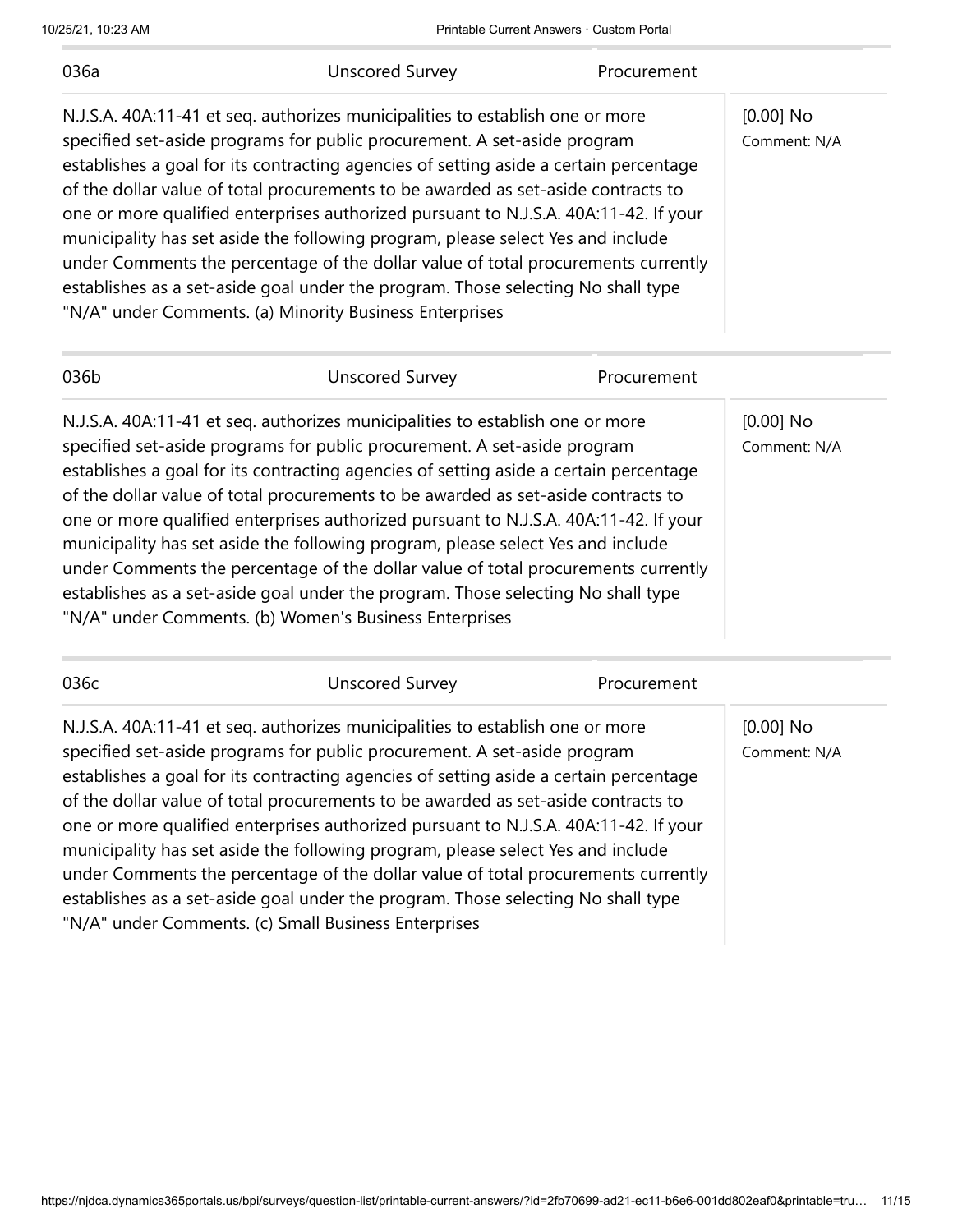| 036d                                                                                                                                                                                                                                                                                                                                                                                                                                                                                                                                                                                                                                                                                                                                                                                                                                                                                                        | <b>Unscored Survey</b>                                                                                                                                                                                                                                                                                                                                                                                                                                                                                                                                                                                                                                                                                                                                | Procurement           |                             |
|-------------------------------------------------------------------------------------------------------------------------------------------------------------------------------------------------------------------------------------------------------------------------------------------------------------------------------------------------------------------------------------------------------------------------------------------------------------------------------------------------------------------------------------------------------------------------------------------------------------------------------------------------------------------------------------------------------------------------------------------------------------------------------------------------------------------------------------------------------------------------------------------------------------|-------------------------------------------------------------------------------------------------------------------------------------------------------------------------------------------------------------------------------------------------------------------------------------------------------------------------------------------------------------------------------------------------------------------------------------------------------------------------------------------------------------------------------------------------------------------------------------------------------------------------------------------------------------------------------------------------------------------------------------------------------|-----------------------|-----------------------------|
|                                                                                                                                                                                                                                                                                                                                                                                                                                                                                                                                                                                                                                                                                                                                                                                                                                                                                                             | N.J.S.A. 40A:11-41 et seq. authorizes municipalities to establish one or more<br>specified set-aside programs for public procurement. A set-aside program<br>establishes a goal for its contracting agencies of setting aside a certain percentage<br>of the dollar value of total procurements to be awarded as set-aside contracts to<br>one or more qualified enterprises authorized pursuant to N.J.S.A. 40A:11-42. If your<br>municipality has set aside the following program, please select Yes and include<br>under Comments the percentage of the dollar value of total procurements currently<br>establishes as a set-aside goal under the program. Those selecting No shall type<br>"N/A" under Comments. (d) Veteran Business Enterprises |                       | $[0.00]$ No<br>Comment: N/A |
| 037                                                                                                                                                                                                                                                                                                                                                                                                                                                                                                                                                                                                                                                                                                                                                                                                                                                                                                         | <b>Unscored Survey</b>                                                                                                                                                                                                                                                                                                                                                                                                                                                                                                                                                                                                                                                                                                                                | Procurement           |                             |
|                                                                                                                                                                                                                                                                                                                                                                                                                                                                                                                                                                                                                                                                                                                                                                                                                                                                                                             | If your municipaity has established a set-aside program for qualified business<br>enterprises pursuant to N.J.S.A. 40A:11-41 et seq, did your municipality's contract<br>awards meet or exceeded the set-aside goals established by the governing body in<br>the prior fiscal year for each of your municipality's set-aside programs? Only answer<br>N/A if your municipality does not have a set-aside program.                                                                                                                                                                                                                                                                                                                                     |                       | [0.00] N/A                  |
| 038                                                                                                                                                                                                                                                                                                                                                                                                                                                                                                                                                                                                                                                                                                                                                                                                                                                                                                         | <b>Unscored Survey</b>                                                                                                                                                                                                                                                                                                                                                                                                                                                                                                                                                                                                                                                                                                                                | Procurement           |                             |
| For a municipality having established a set-aside program for qualified business<br>enterprises, N.J.S.A. 40A:11-48 requires each municipal authority, board, commitee<br>or commission authorized to independently award contracts to issue a report to the<br>municipal governing body by January 31 of each year 1) describing their efforts in<br>attaining the municipality's set-aside goals for the prior calendar year; and 2) the<br>percentage of the dollar value of total procurements awarded in the prior calendar<br>year under each set-aside program established by the municipality. Did each of the<br>above-referenced entities submit this report to the municipal governing body in<br>2021? Answer N/A if your municipality does not have a set-aside program or does<br>not have any authorities, boards, committees or commissions authorized to<br>independently award contracts. |                                                                                                                                                                                                                                                                                                                                                                                                                                                                                                                                                                                                                                                                                                                                                       |                       | [0.00] N/A                  |
| 039                                                                                                                                                                                                                                                                                                                                                                                                                                                                                                                                                                                                                                                                                                                                                                                                                                                                                                         | <b>Unscored Survey</b>                                                                                                                                                                                                                                                                                                                                                                                                                                                                                                                                                                                                                                                                                                                                | <b>Tax Collection</b> |                             |
| Has your municipality established a ten-day grace period for the payment of<br>property taxes and other municipal charges as authorized by N.J.S.A. 54:5-19?                                                                                                                                                                                                                                                                                                                                                                                                                                                                                                                                                                                                                                                                                                                                                |                                                                                                                                                                                                                                                                                                                                                                                                                                                                                                                                                                                                                                                                                                                                                       |                       | $[0.00]$ Yes                |
| 040                                                                                                                                                                                                                                                                                                                                                                                                                                                                                                                                                                                                                                                                                                                                                                                                                                                                                                         | <b>Unscored Survey</b>                                                                                                                                                                                                                                                                                                                                                                                                                                                                                                                                                                                                                                                                                                                                | <b>Tax Collection</b> |                             |
| <b>Comment Box</b>                                                                                                                                                                                                                                                                                                                                                                                                                                                                                                                                                                                                                                                                                                                                                                                                                                                                                          | Complete the Excel-based Tax Sale Report. Upload the completed report using the<br>"Attach File" button toward the bottom of your screen. Type "File Uploaded" in the                                                                                                                                                                                                                                                                                                                                                                                                                                                                                                                                                                                 |                       | Comment: File<br>uploaded   |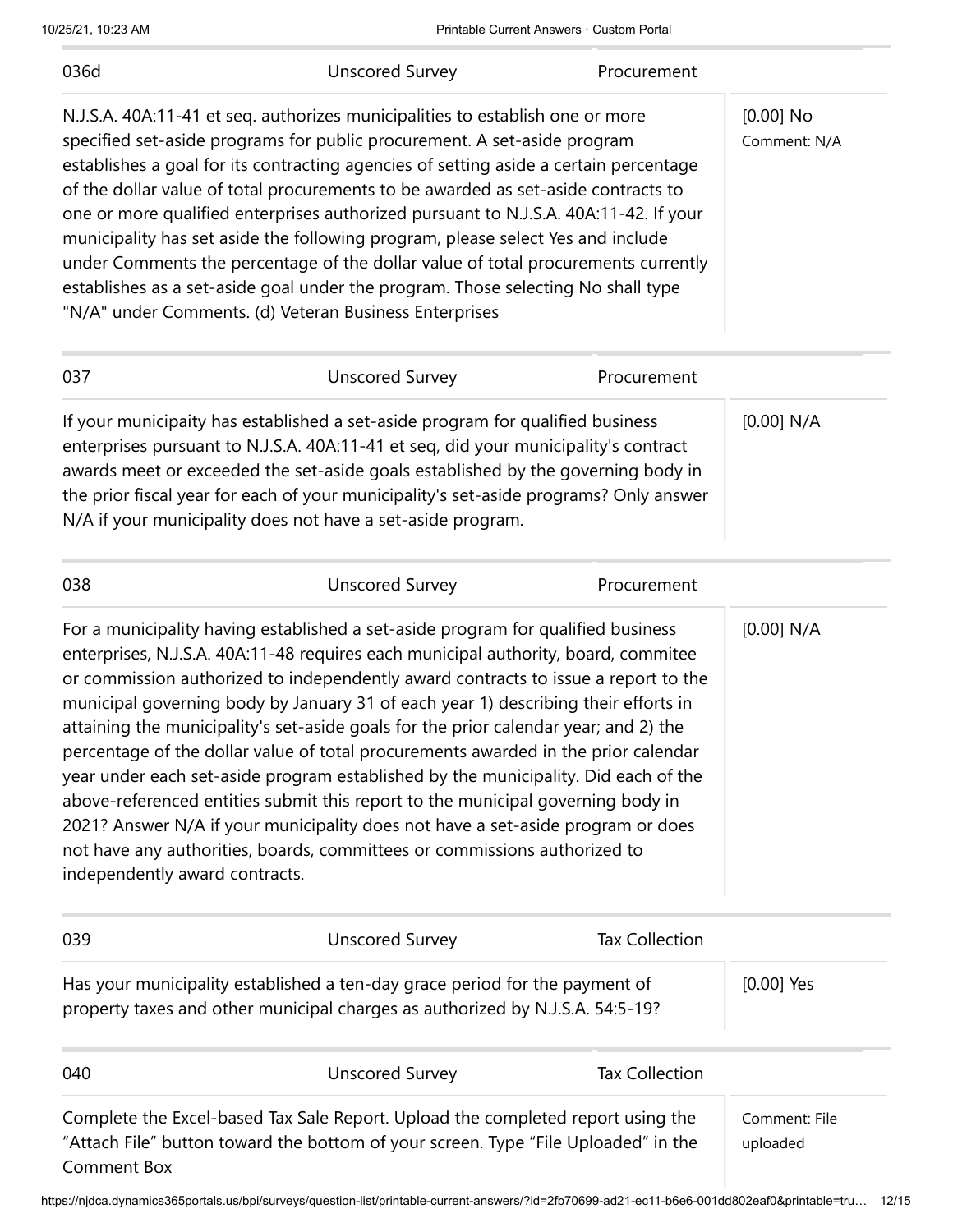| 041                                                                                                                 | <b>Unscored Survey</b>                                                                                                                                                                                                                                                                                                                                                                                                                                                                                                                                                                                                                                                              | <b>Opportunity Zones</b>           |             |
|---------------------------------------------------------------------------------------------------------------------|-------------------------------------------------------------------------------------------------------------------------------------------------------------------------------------------------------------------------------------------------------------------------------------------------------------------------------------------------------------------------------------------------------------------------------------------------------------------------------------------------------------------------------------------------------------------------------------------------------------------------------------------------------------------------------------|------------------------------------|-------------|
| Fund investment?                                                                                                    | Is your municipality aware of any real estate development projects or businesses<br>that will be using the Opportunity Zone tax incentive or receiving an Opportunity                                                                                                                                                                                                                                                                                                                                                                                                                                                                                                               |                                    | $[0.00]$ No |
| 042                                                                                                                 | <b>Unscored Survey</b>                                                                                                                                                                                                                                                                                                                                                                                                                                                                                                                                                                                                                                                              | <b>Opportunity Zones</b>           |             |
|                                                                                                                     | If your municipality knows of any projects that are using or will be using the<br>Opportunity Zone tax incentive, please include the name of each project, the full<br>address, a short description that includes the primary developer (if applicable),<br>estimated value of the development (i.e. total permitted value), and the project's<br>status (if known) on the Excel form provided on DLGS's Best Practices webpage.<br>Upload the Excel form using the "Attach File" button toward the bottom of your<br>screen. If you have uploaded the Excel form, type "File Uploaded" in the Comment<br>Box. If you have not uploaded the Excel Form, type NA in the Comment Box. |                                    | Comment: NA |
| 043                                                                                                                 | <b>Unscored Survey</b>                                                                                                                                                                                                                                                                                                                                                                                                                                                                                                                                                                                                                                                              | Planning & Economic<br>Development |             |
| Does your municipality currently plan to sell any municipally-owned vacant<br>conforming lots by December 31, 2022? |                                                                                                                                                                                                                                                                                                                                                                                                                                                                                                                                                                                                                                                                                     | $[0.00]$ No                        |             |
| 044a                                                                                                                | <b>Unscored Survey</b>                                                                                                                                                                                                                                                                                                                                                                                                                                                                                                                                                                                                                                                              | Planning & Economic<br>Development |             |
| Space                                                                                                               | Does your municipality impose the following requirement upon developers as a<br>condition of granting zoning approval for residential construction and/or<br>residential/commercial mixed use construction? (a) Dedication of Space or Open-                                                                                                                                                                                                                                                                                                                                                                                                                                        |                                    | $[0.00]$ No |
| 044b                                                                                                                | <b>Unscored Survey</b>                                                                                                                                                                                                                                                                                                                                                                                                                                                                                                                                                                                                                                                              | Planning & Economic<br>Development |             |
| or Open Space                                                                                                       | Does your municipality impose the following requirement upon developers as a<br>condition of granting zoning approval for residential construction and/or<br>residential/commercial mixed use construction? (b) Fee In-Lieu of Dedicating Space                                                                                                                                                                                                                                                                                                                                                                                                                                     |                                    | $[0.00]$ No |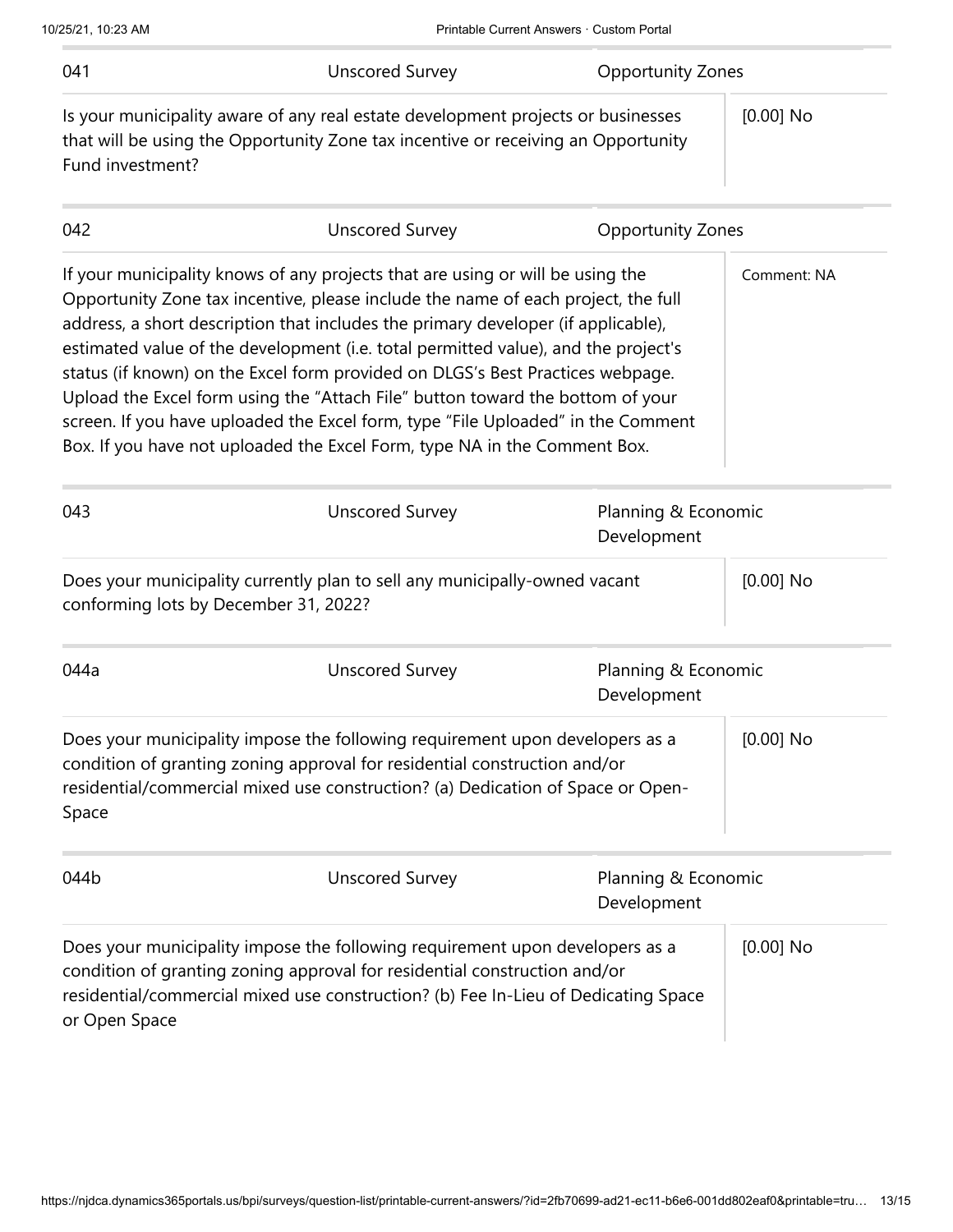| 044c                              | <b>Unscored Survey</b>                                                                                                                                                                                                                           | Planning & Economic<br>Development |              |
|-----------------------------------|--------------------------------------------------------------------------------------------------------------------------------------------------------------------------------------------------------------------------------------------------|------------------------------------|--------------|
|                                   | Does your municipality impose the following requirement upon developers as a<br>condition of granting zoning approval for residential construction and/or<br>residential/commercial mixed use construction? (c) Fee In-Lieu of Parking           |                                    | $[0.00]$ No  |
| 044d                              | <b>Unscored Survey</b>                                                                                                                                                                                                                           | Planning & Economic<br>Development |              |
| infrastructure improvement costs) | Does your municipality impose the following requirement upon developers as a<br>condition of granting zoning approval for residential construction and/or<br>residential/commercial mixed use construction? (d) Impact Fee(s) (pro rata share of |                                    | $[0.00]$ No  |
| 044e                              | <b>Unscored Survey</b>                                                                                                                                                                                                                           | Planning & Economic<br>Development |              |
| Units                             | Does your municipality impose the following requirement upon developers as a<br>condition of granting zoning approval for residential construction and/or<br>residential/commercial mixed use construction? (e) Provision of Affordable Housing  |                                    | $[0.00]$ Yes |
| 044f                              | <b>Unscored Survey</b>                                                                                                                                                                                                                           | Planning & Economic<br>Development |              |
| Payments                          | Does your municipality impose the following requirement upon developers as a<br>condition of granting zoning approval for residential construction and/or<br>residential/commercial mixed use construction? (f) Affordable Housing Trust Fund    |                                    | $[0.00]$ Yes |
| 045                               | <b>Unscored Survey</b>                                                                                                                                                                                                                           | Planning & Economic<br>Development |              |
|                                   | Does your municipal land use ordinance provide for an historic preservation<br>commission that is governed under N.J.S.A. 40:55D-107?                                                                                                            |                                    | $[0.00]$ No  |
| 046                               | <b>Unscored Survey</b>                                                                                                                                                                                                                           | Planning & Economic<br>Development |              |
| et seq.?                          | Does your municipality have an environmental commission, or is your municipality<br>part of a joint environmental commission, that is governed under N.J.S.A. 40:56A-1                                                                           |                                    | $[0.00]$ No  |